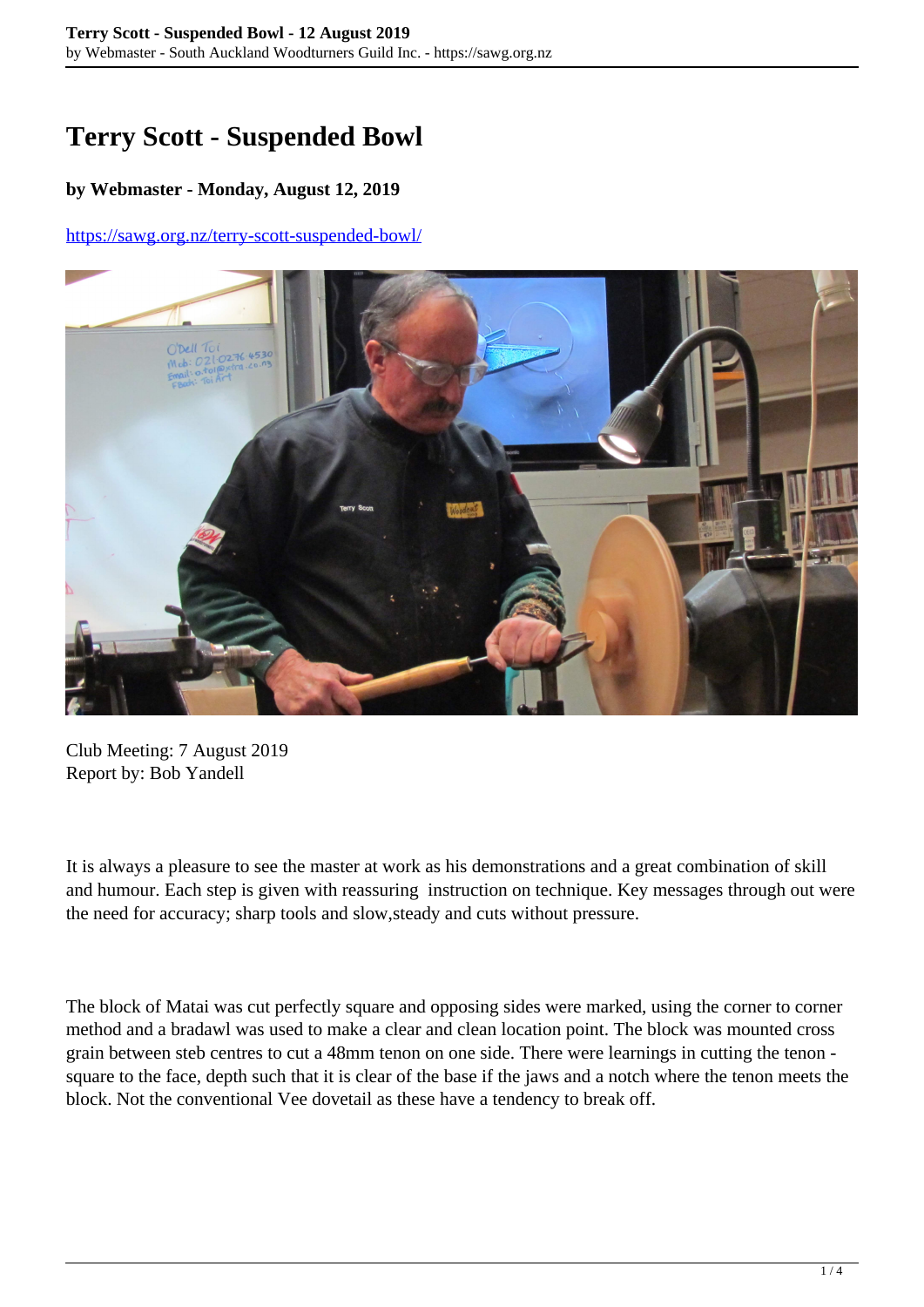

The block was then mounted in the 50mm chuck and the external dimension , 80mm, was scribed on the face and a sphere/bowl was turned to a depth of 40mm with the surfaces from the edge of the outside of the bowl flat and at right angles to the edge. the profile is checked with a prepared template. Sand and finish.

Remove from the chuck and cut the sphere in half along the grain direction. You now have 2 suspended spheres.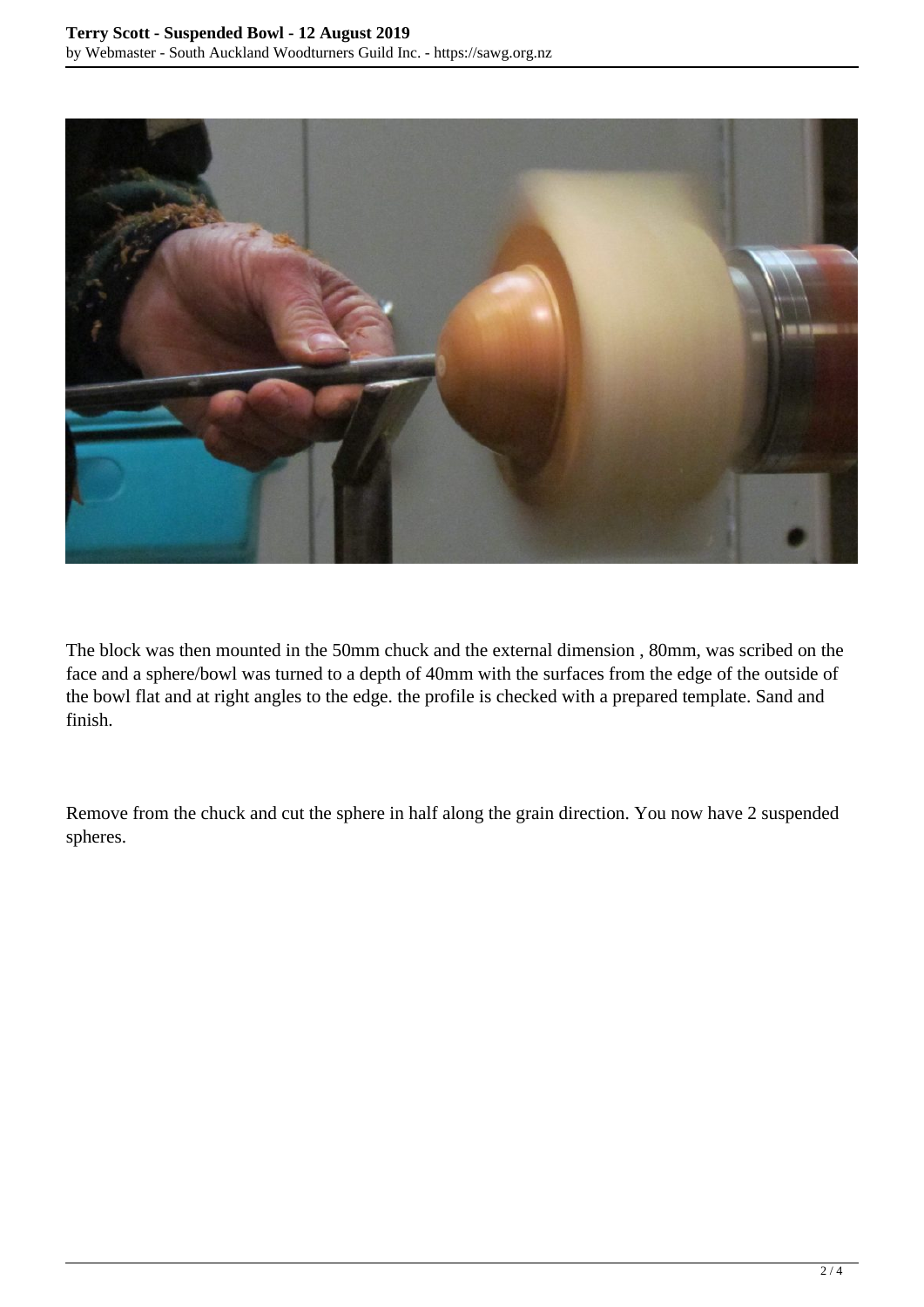

Mount on to a wood face plate centring the "bowl" using the tailstock and hotmelt glue in place. Mark the internal and external walls of your bowl. Cut the external wall to a minimal depth to extenuate the suspended bowl and cut out the internal bowl. Sand and finish.

To make the suspension more intriguing. either colour or texture the bowl or the "wall".